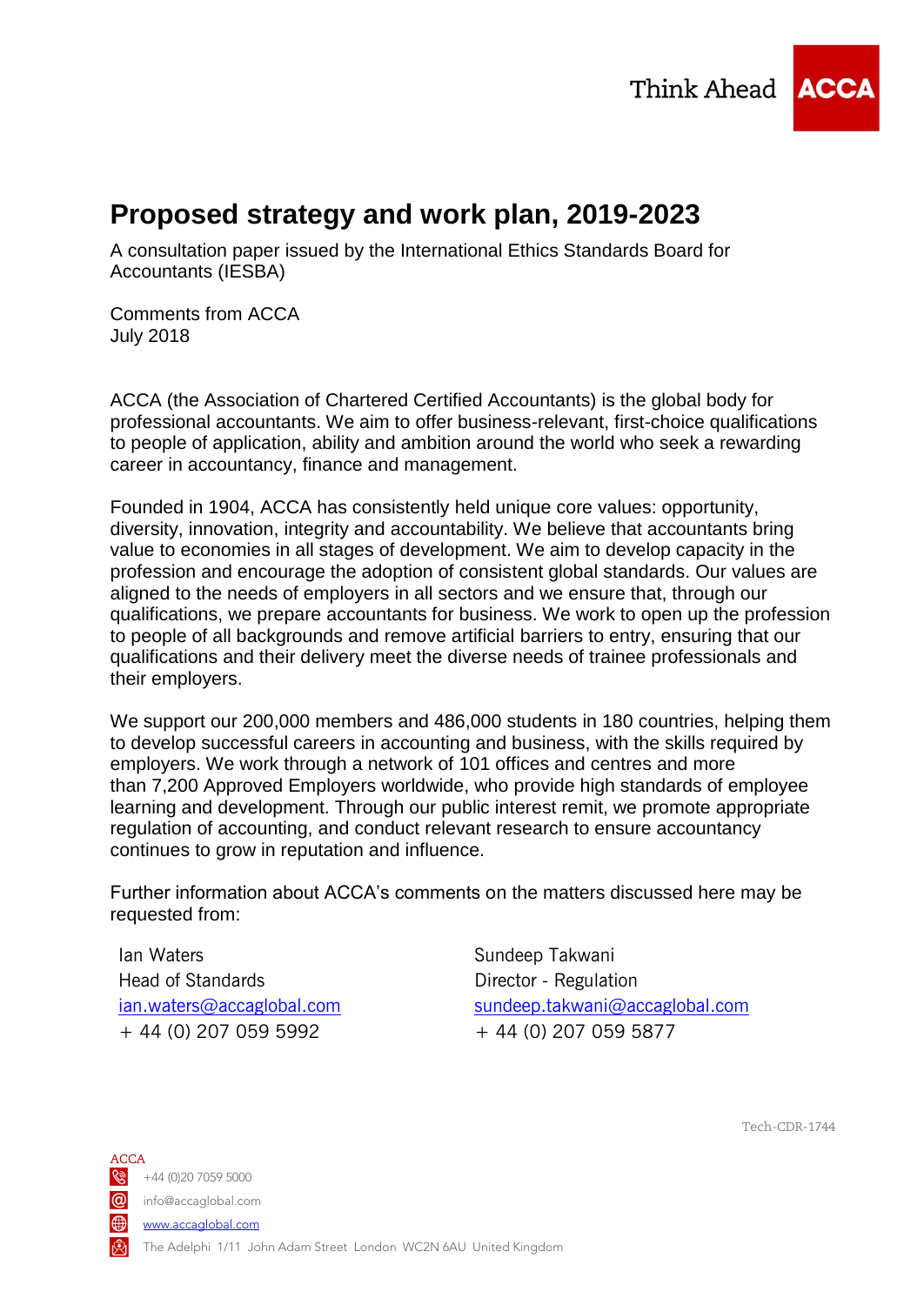

ACCA welcomes the opportunity to comment on the proposals.

[www.accaglobal.com](http://www.accaglobal.com/)

## GENERAL COMMENTS ON THE PROPOSED STRATEGY AND WORK PLAN

In our opinion, the consultation paper includes the key elements of what the IESBA will be expected to address during the five-year strategy period, including aggressive tax avoidance, the digital economy (including cyber-security) and others. However, the process of standard-setting can be a long one, and so the timing (including prioritising) of projects is an important consideration if the IESBA is to remain agile.

While advancing the Code's relevance and impact will require such agility, this must be balanced with the strategic theme of expanding the IESBA's perspectives and inputs, and we welcome the enhanced level of strategic and technical coordination with the other standard-setting Boards. But we should also remind the IESBA of its clear intention (stated at the time of issuing its strategy survey in April 2017) to resist 'standards overload' and to resist further changes to the Code in the near future following the completion of the restructure project. This is particularly important to professional accountants working in SMPs and SMEs, and also in jurisdictions in which it is necessary to translate the Code from English.

We note that the IESBA is inviting comments on all aspects of its strategy and work plan (SWP) set out within its consultation paper. Our general comments below are structured around the IESBA's approach to planning, as set out in parts I and II of the consultation paper. The specific questions raised within parts II and IV are then addressed.

## *Vision for the Code and strategic themes*

This section of the consultation paper is introduced with the following statement:

*'The IESBA's vision is for the Code to be a foundation of strong ethical principles, values and standards to underpin trust in the global accountancy profession in a dynamic and uncertain world, and to enable the profession to act in the public interest.'*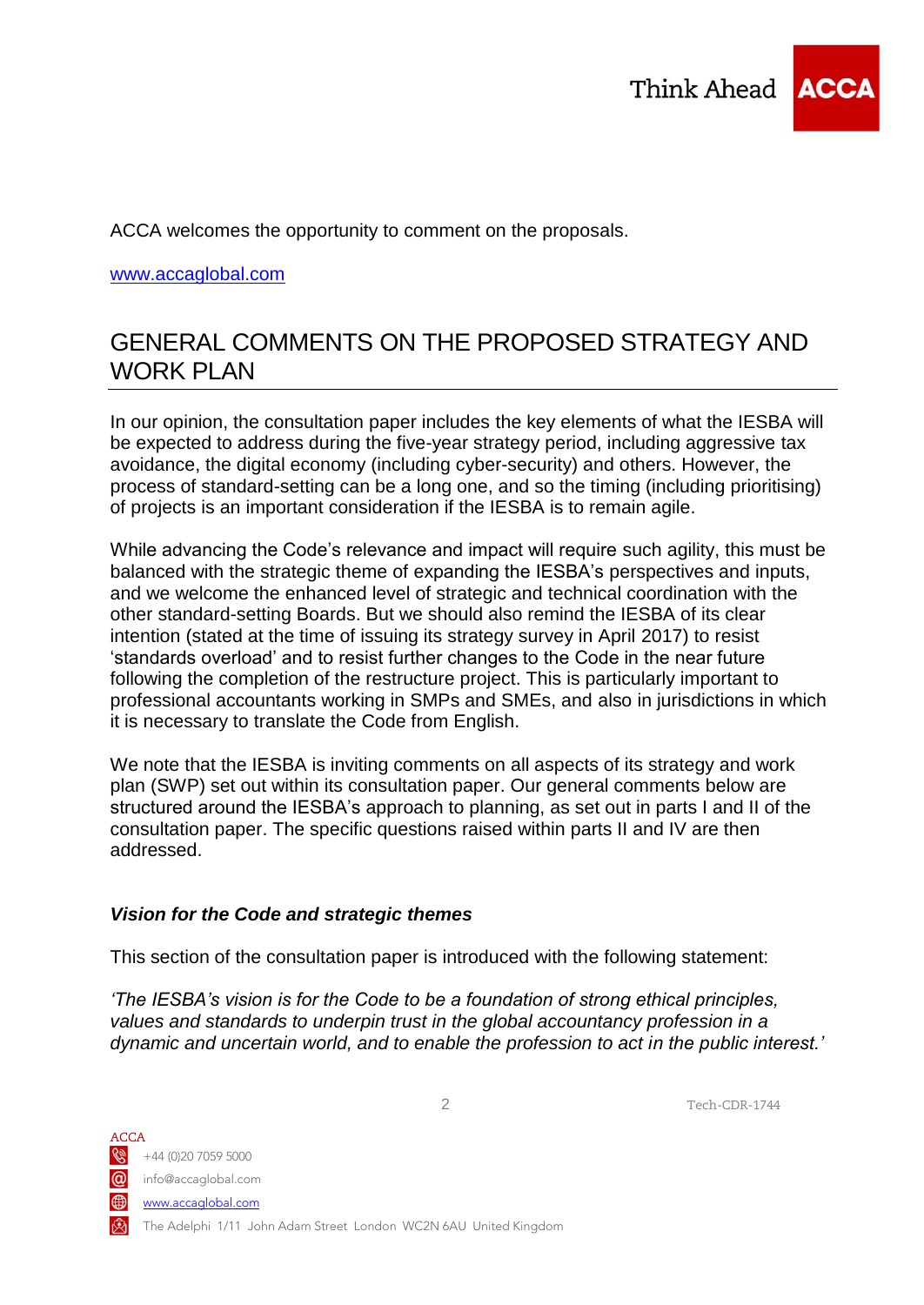

We welcome the stated aim of underpinning trust in the global profession, which is fundamentally in the public interest. In fact, the significance of trust is articulated well throughout parts I and II of the consultation paper. In practice, the development of trust in the global profession depends on individuals (professionals) accepting responsibility for their personal ethical decision-making and development. Professionals must acknowledge that their roles require individual trustworthiness and the development of ethical character. If this is widely achieved then, as a collective, trust in the profession will follow. Therefore, we believe it is important that the IESBA remains clear about the relationship between the development of individual trust and collective trust.

A comprehensive, well-structured and clearly-drafted Code will not, in itself, bring about trust in a profession. As explained already, individual professionals must first be *seen to be* trustworthy. In addition, effective processes must be developed within firms, and other organisations, in order to develop trust in those organisations. We suggest that the active involvement of institutions in which accountants are being taught is important in achieving this. Lecturers must provide the relevant training in trust and ethical development to students and organisations that makes clear *why* ethics is important, and illustrates how challenging ethical decision-making can be. Ethics must be a core element of education – running through a professional accountant's examinations and experience.

## **The three strategic themes**

The three themes set out in paragraph 3 of the consultation paper are:

- 1. advancing the Code's relevance and impact (ensuring it remains fit for purpose, and raising expectations globally concerning ethical behaviour)
- 2. deepening and expanding the Code's influence (through increased adoption and effective implementation)
- 3. achieving a wider range of perspectives and inputs (through proactive engagement and more avenues for cooperation with stakeholders).

While we support these themes, it should be acknowledged that the third of these is simply a means to an end (the end being 1 and/or 2). However, if appropriate engagement is achieved at an early stage, this process may serve to speed up the standard-setting process, rather than slow it down.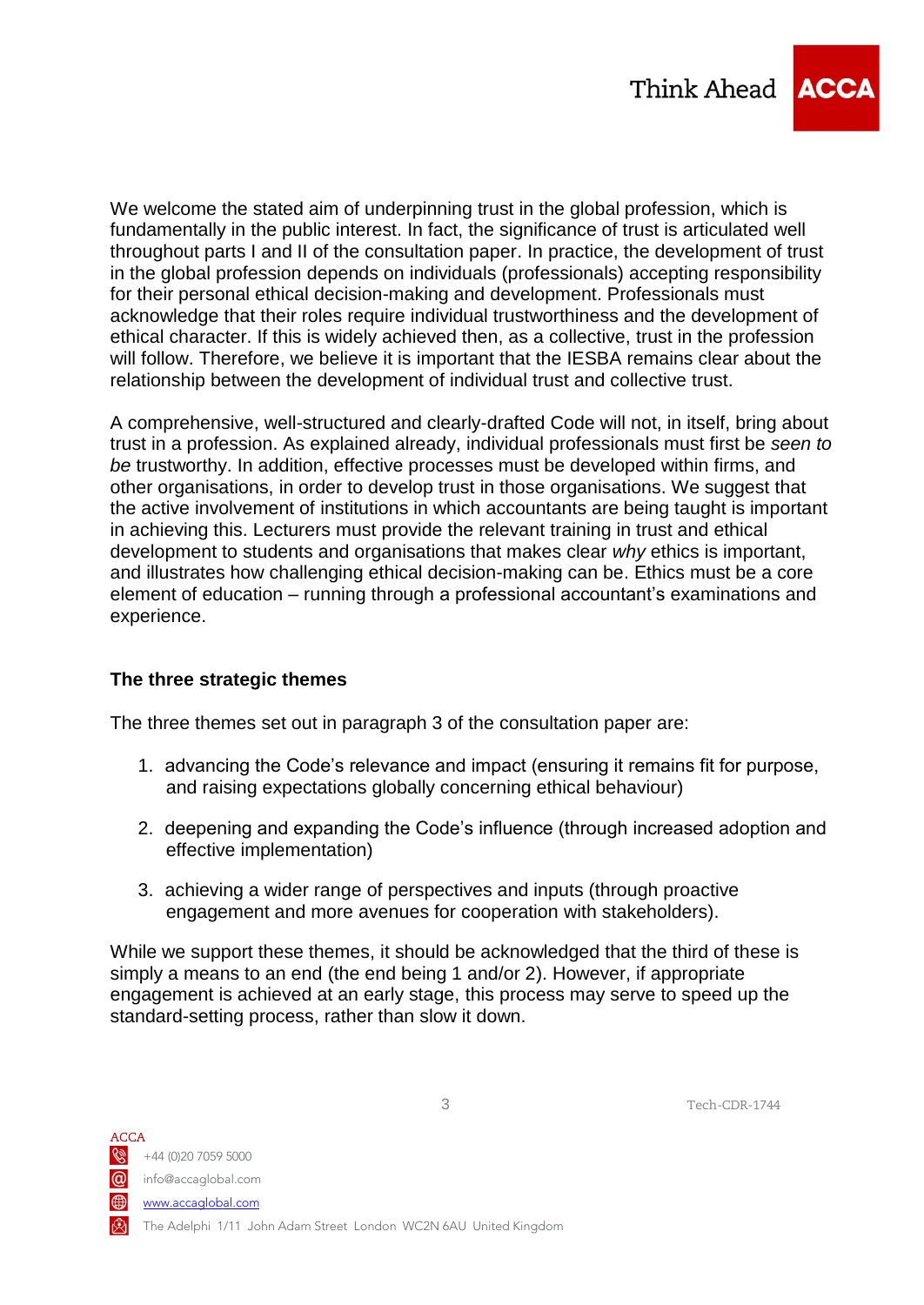

## **Relevance and impact**

In ensuring that the Code remains fit for purpose, it is important that the IESBA identifies areas in which advances in technology will have the greatest impact on the Code. Technological change may challenge the robustness of the fundamental principles and the conceptual framework. It is possible that it will highlight areas of the Code in which appropriate application material will be useful. But while technology may impact the application of the conceptual framework to the fundamental principles, there is no evidence that fundamental ethical principles themselves are likely to change.

The IESBA clearly appreciates the importance of the Code being (in the words of the Chairman) 'future ready'. We believe (as do many stakeholders) that a principles-based approach is important in achieving this. A clear articulation of the robustness of a principles-based Code, including the application of the conceptual framework, will enhance trust in the profession, as professional accountants will have the information and confidence to 'do the right thing', rather than search for loopholes. Ethics is more than just compliance with requirements; it is an attitude of mind, which arises out of familiarity with a Code that is clearly drafted.

Care must be taken to guard against regulatory influence eroding the principles-based approach. We assert this in the knowledge that regulators typically like 'bright lines' (ie rules), as they consider principles to be difficult to monitor and enforce. The argument against this viewpoint is that clear principles encourage the right *behaviours* by ensuring that responsibility for ethical decision-making rests with the professional accountant. This, in turn, safeguards the public interest, and enhances the reputation of the profession.

Nevertheless, the IESBA must look to regulators globally to inform the necessary development of the Code. This remains an important element of the third strategic theme. By way of example, ACCA agrees that a review of the definition of 'PIE' is due, and we would welcome a definition that supports a principles-based approach.

## **Greater influence – Global adoption and effective implementation**

The statistics concerning adoption of the Code (set out in paragraph 18 of the consultation paper) 'are a strong endorsement for the Code and its principles-based approach'.<sup>1</sup> The recent restructuring of the Code should (if it has achieved its objectives) provide an opportunity to promote global *implementation* of the Code, rather

4 Tech-CDR-1744

 $\frac{1}{2}$  +44 (0)20 7059 5000

ACCA

<u>.</u>

info@accaglobal.com

www.accaglobal.com

The Adelphi 1/11 John Adam Street London WC2N 6AU United Kingdom

<sup>&</sup>lt;sup>1</sup> Proposed strategy and work plan 2019-2023, page 8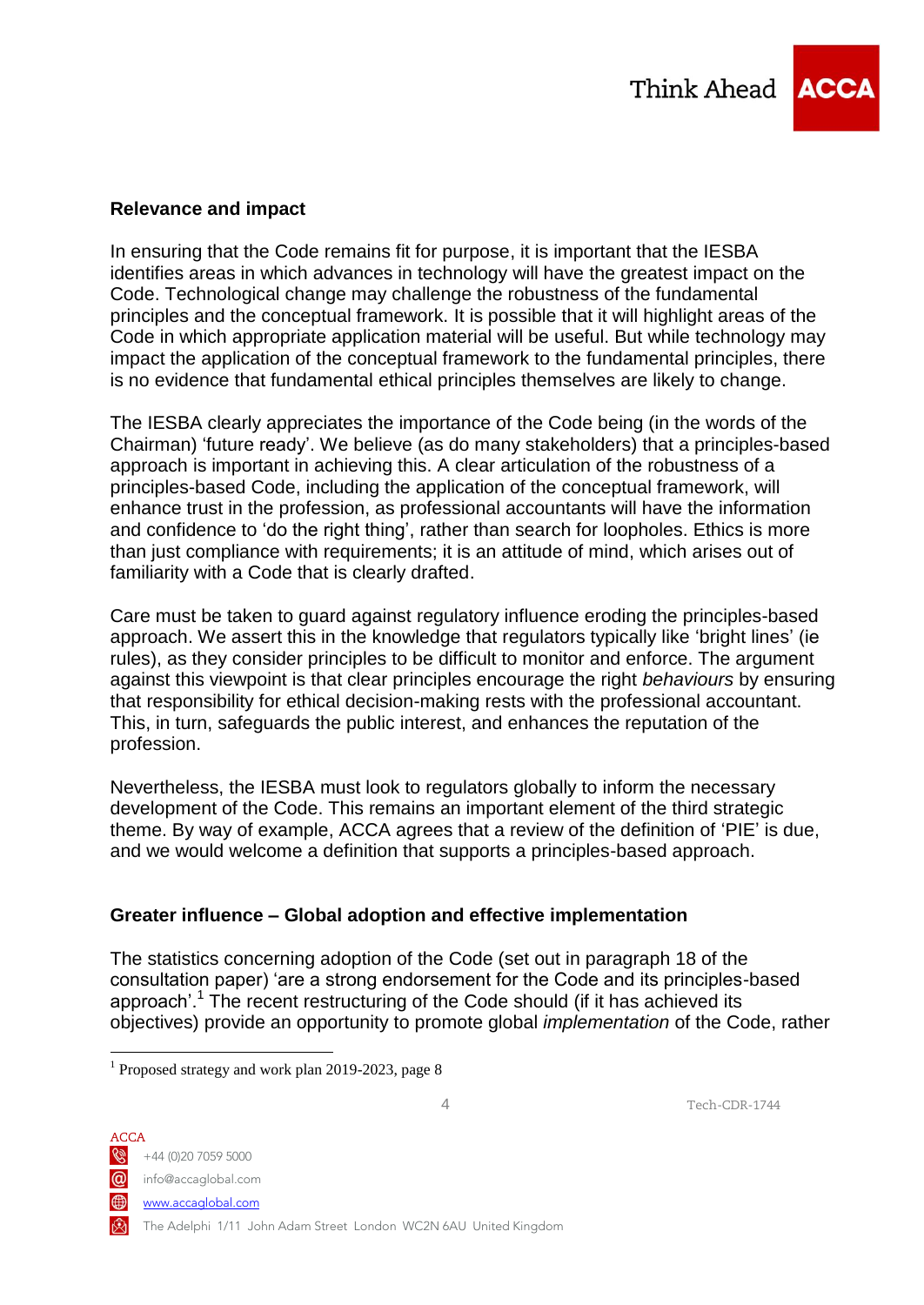

than mere adoption (which could be achieved by simply 'pasting' the IESBA Code into a local code). But we would also hope to see a range of resources made widely available through the IESBA website to make adoption and understanding easy. However, such resources will only be effective if they are of a high quality and actively promoted.

In paragraph 19, the consultation paper refers to the issue of 'fragmented responsibility for ethics standards at the national level'.<sup>2</sup> It is not clear that the IESBA has addressed this issue in the proposed SWP, or even considered the impact of the issue and how it could reasonably be addressed.

#### **Engagement with stakeholders**

As already stated, strategic theme 3 is a means to an end, and we recommend that IESBA's final strategy clearly articulates the benefits to be gained from the various forms of engagement and cooperation. We would support a process of active engagement with IFAC member bodies, in order to involve professionals in the development of the aims of the Code, as well as its content. The views of stakeholders should be integrated into the development process, rather than regard the three strategic themes separately.

It is clear that 'engaging and seeking cooperating avenues with stakeholders' requires more than simply gathering perspectives and inputs. A detailed strategy for engagement should identify the various groups of stakeholders, and articulate the nature and benefits of engagement with each.

We would support greater collaboration with the other standard-setting Boards. In particular, effective collaboration with the IAESB might encourage the involvement of education institutions to develop ethics training with organisations in their countries. This should aim to ensure that training in ethics respects cultural differences, even though the ethical principles themselves are robustly upheld across the globe.

We welcome the proposed '...enhanced level of strategic and technical coordination…' between the IESBA and the IAASB. $3$  This is particularly important in an era of rapid technological change, as the various standard-setting Boards will, at times, have common interests. Some areas of technological advancement are likely to have an impact on the aims of the Code, technical standards and education standards. The value of strategic and technical coordination between all three standard-setting Boards

ACCA  $\frac{1}{2}$  +44 (0)20 7059 5000 info@accaglobal.com **⊕** 

1

www.accaglobal.com

The Adelphi 1/11 John Adam Street London WC2N 6AU United Kingdom

<sup>&</sup>lt;sup>2</sup> Proposed strategy and work plan 2019-2023, page 9

<sup>&</sup>lt;sup>3</sup> Proposed strategy and work plan 2019-2023, page 9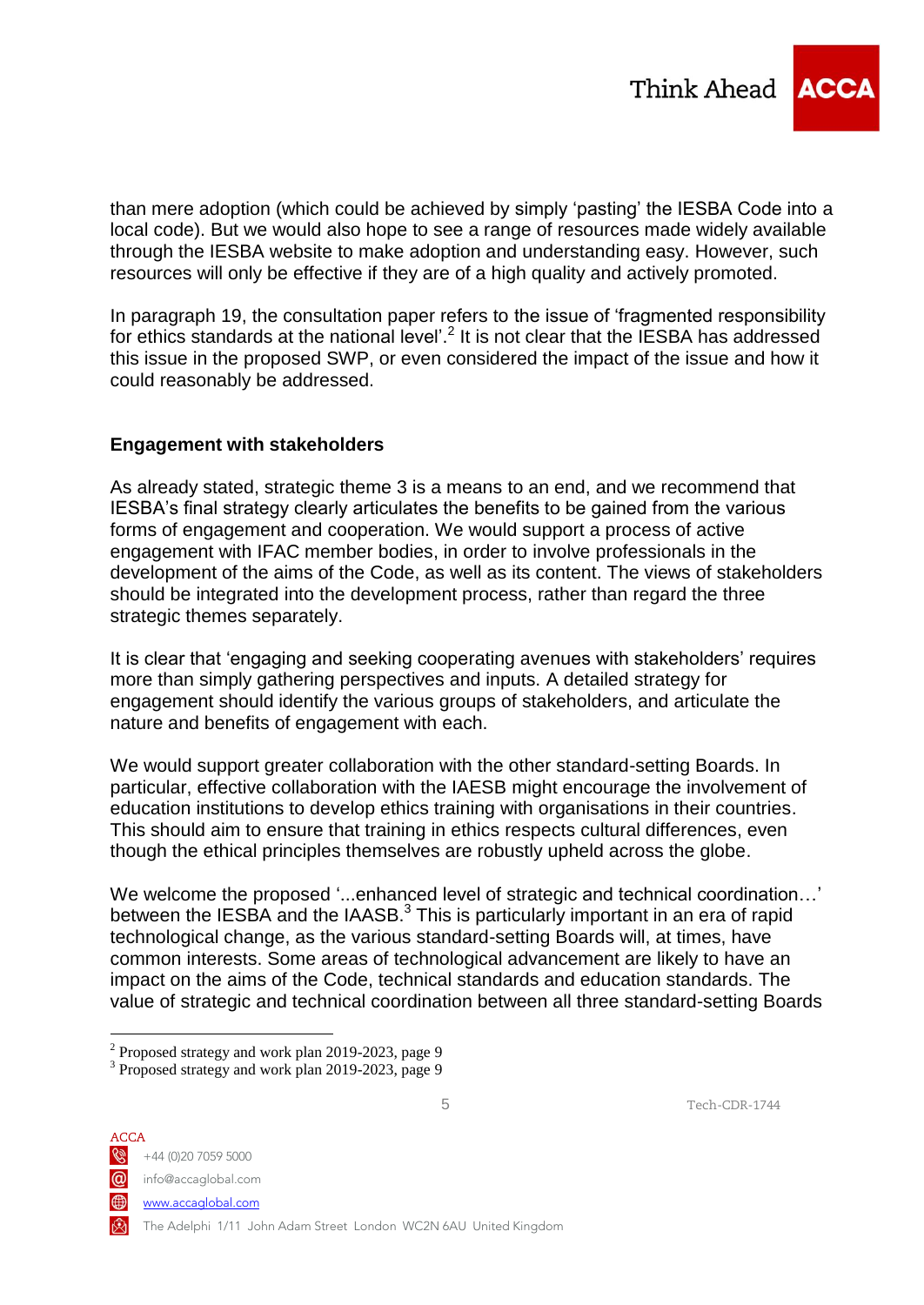

(and other IFAC groups such as the SMP and PAIB Committees) should not be underestimated.

# SPECIFIC QUESTIONS RAISED BY THE IESBA

## **1. Do you agree with the proposed criteria for the IESBA to determine its actions and priorities over the strategy period?**

Broadly, we agree with the proposed criteria set out in paragraph 30 of the consultation paper. They set out a number of reasons why a project to amend the Code might be undertaken. However, they do not set out any criteria to suggest why a project should *not* be undertaken. For example, the scope of a potential project may be unknown until previous changes to the Code have been embedded. With this in mind, we support the IESBA's stated intention to resist 'standards overload'.

## **2. Do you support the actions that have been identified with respect to each strategic theme? If not, please explain why.**

ACCA was pleased to respond to the IESBA Strategy Survey Questionnaire in July 2017, which recognised the need to resist further changes to the Code soon after the completion of the restructure project. In considering the IESBA's proposed areas of activity (not necessarily changes to the Code), we suggested exploring the areas of:

- trends and developments in technology,
- tax planning and related services, and
- definitions of PIE and listed entity.

A post-implementation review of the restructured Code was also seen as very important.

The development of guidance material, in various forms, features under 'outreach and communication with stakeholders'.<sup>4</sup> While such material is important in maximising adoption, this seems to ignore the importance of guidance in improving implementation and changing behaviours in order to deliver the IESBA's vision. Guidance material that

6 Tech-CDR-1744

 $\frac{1}{2}$  +44 (0)20 7059 5000

ACCA

info@accaglobal.com

www.accaglobal.com

The Adelphi 1/11 John Adam Street London WC2N 6AU United Kingdom

<sup>&</sup>lt;u>.</u> 4 Proposed strategy and work plan 2019-2023, page 13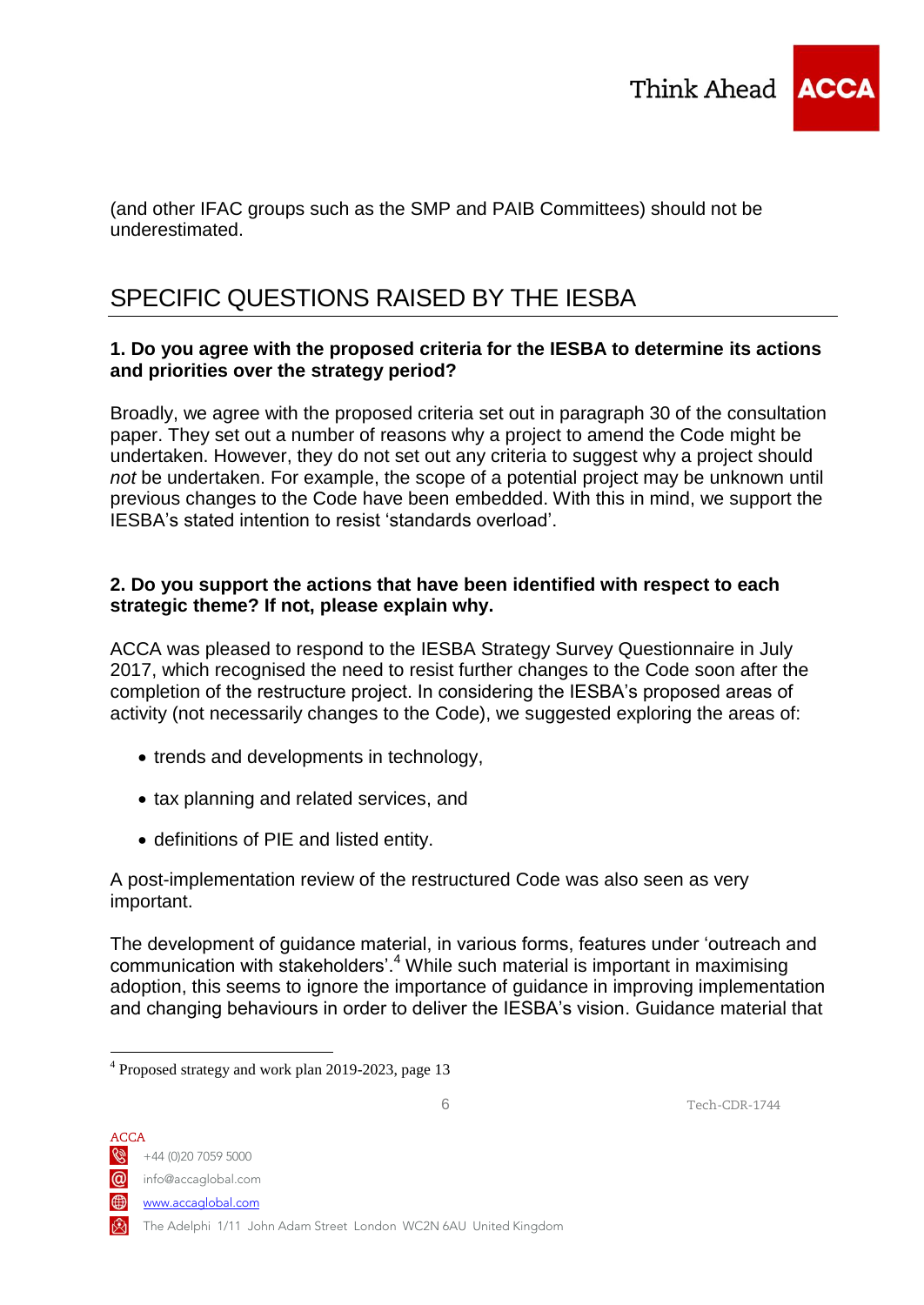

improves understanding of the principles-based approach, including competence in applying the conceptual framework, is key to changing behaviours, public perception and trustworthiness.

We recognise the importance of considering 'emerging or newer models of service delivery', and the questions that may arise as set out in paragraph 46. However, we maintain that fundamental ethical principles must be (and be accepted as being) applicable to every circumstance, and so help to ensure that the Code is 'future ready'. Therefore, we believe that many of the areas mentioned in the proposed SWP could be best served by issuing guidance to illustrate how the conceptual framework may be (and perhaps should be) applied in different scenarios (such as advancing technologies or business models). ACCA would like to see an acknowledgement in the SWP that not all guidance must take the form of application material within the Code.

We understand why projects concerning subjects such as materiality and communication with those changed with governance are relevant to the Code, even though these are subjects more commonly associated with audit and assurance. The IESBA clearly has an interest in these issues, but opportunities for collaboration with the other standard-setting Boards should be sought. In some cases, those other Boards might be expected to take the lead (in consultation with the IESBA); in other cases, joint projects may be appropriate.

#### **3. Recognising that this proposed SWP is ambitious, do you believe the IESBA should accelerate or defer any particular work stream(s)? If so, please explain why.**

There are already a number of 'pre-commitments', set out in Appendix 1 to the consultation document: four potentially relating to standard-setting, two postimplementation reviews, and one to develop an e-Code. Paragraph 39 sets out eight new items as priorities. We have already made clear that there must be a period of embedding the restructured Code before work streams aimed at further changes to the Code are commenced. If this does not happen, then the scope of such projects may be found to be inappropriate.

We note that '[t]he proposed work plan seeks to balance longer term, more resourceintensive initiatives with shorter term initiatives that are less resource intensive<sup>75</sup> and that 'it evolves dynamically'.<sup>6</sup> This should not imply that the SWP may be imprecise with

ACCA  $\bigotimes$  +44 (0)20 7059 5000 info@accaglobal.com www.accaglobal.com The Adelphi 1/11 John Adam Street London WC2N 6AU United Kingdom

1

<sup>&</sup>lt;sup>5</sup> Proposed strategy and work plan 2019-2023, page 14 6 Ibid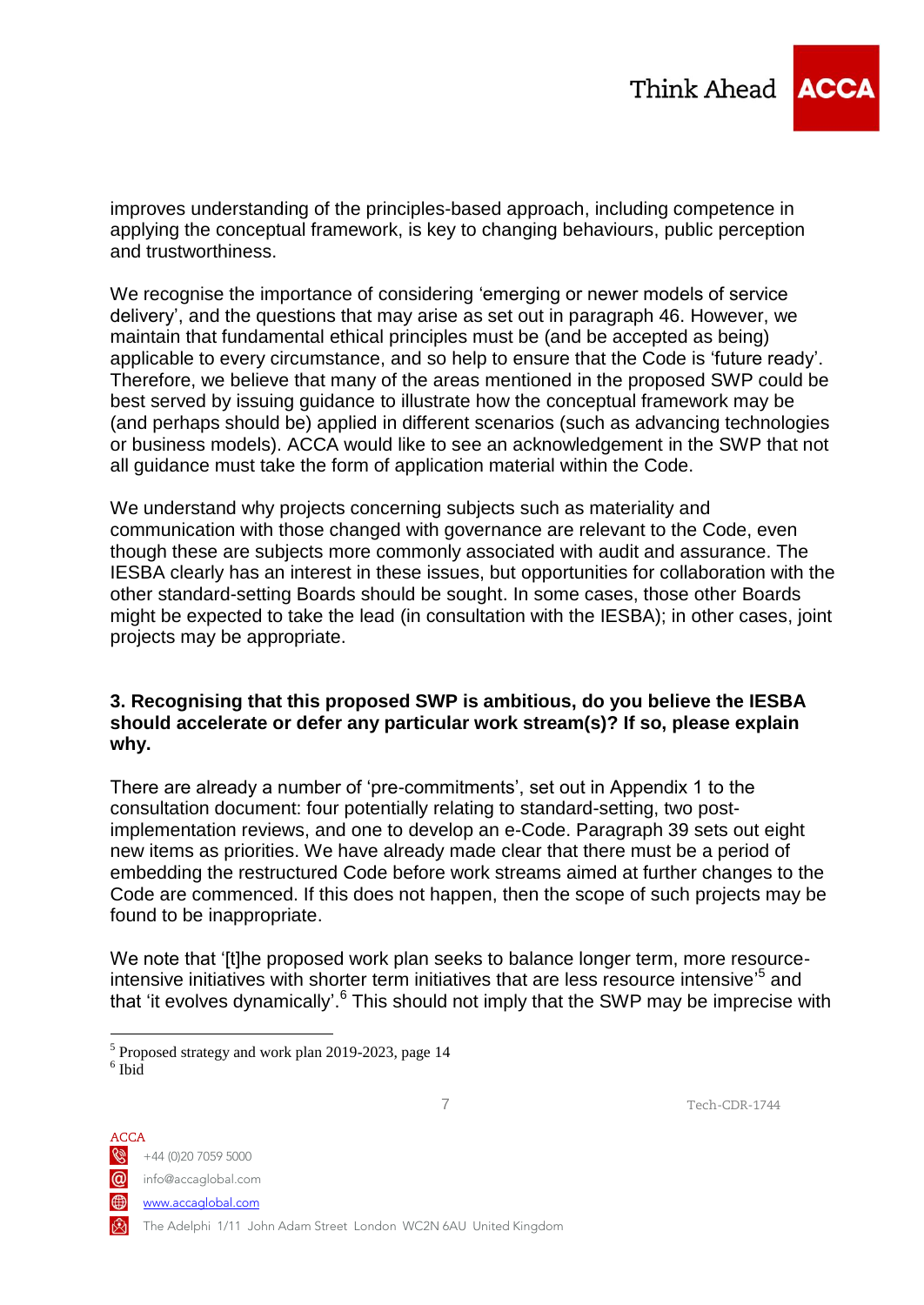

regard to timings. We are clear that, in the short-term, focus should be on global adoption and effective implementation of the Code, rather than developing the Code itself.

## **4. Do you have comments on any other matters addressed in this consultation paper or any significant matters not covered in this consultation paper that you believe the IESBA should address?**

Paragraph 6 of the consultation paper states 'Some outputs may result in changes to the Code'.<sup>7</sup> Although it goes on to mention other outputs, such as IESBA Staff publications, we are concerned by the number of points throughout the proposed SWP where incremental additions and amendments to the Code itself appear likely to arise. For example:

- paragraph 12 states that 'new questions or issues may arise in the fluid, dynamic external environment that might reveal potential gaps in the Code or areas in need of further strengthening<sup>'8</sup>
- paragraph 42 (second bullet point) asks whether there would be 'a need to reconsider the concept of independence of mind and the fundamental principles of integrity, objectivity and professional behavior' in the context of technological advances.

IESBA should avoid minor or frequent changes to the Code, unless there is some compelling reason for them. Generally, such changes serve to undermine the robustness of the conceptual framework.

# **CONCLUSIONS**

Overall, we are supportive of the proposed SWP, as it attends to various significant developments taking place in the professional arena. Even though it is ambitious, the aim should be to integrate and develop most of the proposals over time.

However, it is one of the greatest sources of concern for those who are bound by the Code (or indeed any similar code or legislation) that constant change creates

ACCA  $\frac{1}{2}$  +44 (0)20 7059 5000

1

info@accaglobal.com

⊕ www.accaglobal.com

The Adelphi 1/11 John Adam Street London WC2N 6AU United Kingdom

<sup>&</sup>lt;sup>7</sup> Proposed strategy and work plan 2019-2023, page 6

<sup>8</sup> Proposed strategy and work plan 2019-2023, page 7

<sup>&</sup>lt;sup>9</sup> Proposed strategy and work plan 2019-2023, page 16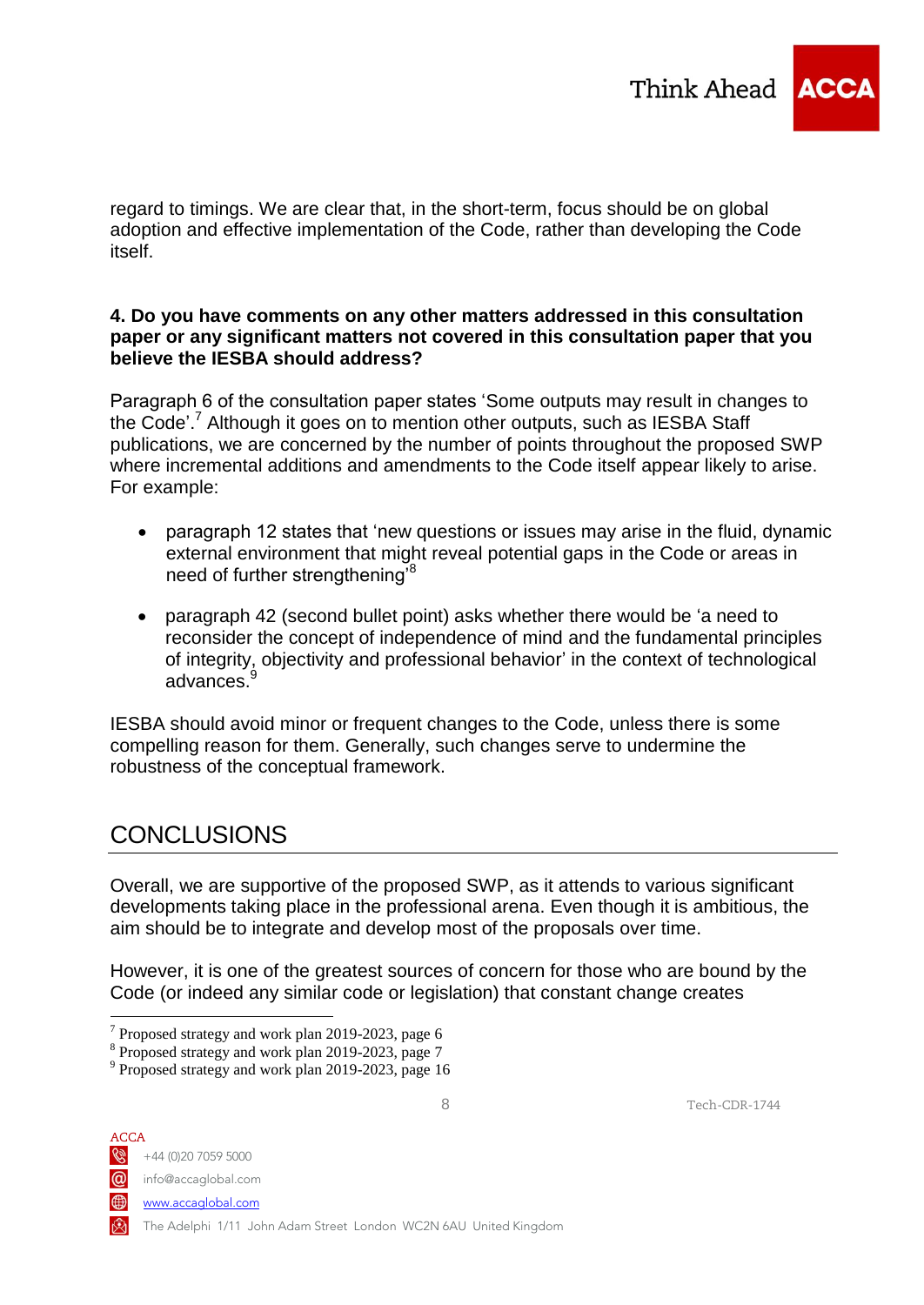

uncertainty. It also undermines the robustness of the conceptual framework and, in turn, confidence in the Code.

The Code has recently been updated and, in some jurisdictions, will not begin to become effective until the middle of next year. The IESBA has previously stated its intention to resist 'standards overload' and, similarly, we would expect any future changes to the Code to be kept to a minimum. The restructured Code must be allowed to 'bed down', as professionals who are at the receiving end of constantly changing rules and legislation experience anxiety and uncertainty in practice.

One of the objectives of the restructuring project was to make the Code more userfriendly, which entails the Code not being so long that it is unwieldy. We agree with the assertion in paragraph 17 that the Code must 'establish a universal baseline'.<sup>10</sup> But the IESBA must be alert to the danger that the Code will be expanded and refined so that the fundamental principles are obscured by extensive detail or material that may be perceived as prescriptive.

 $10$  Proposed strategy and work plan 2019-2023, page 8



<u>.</u>